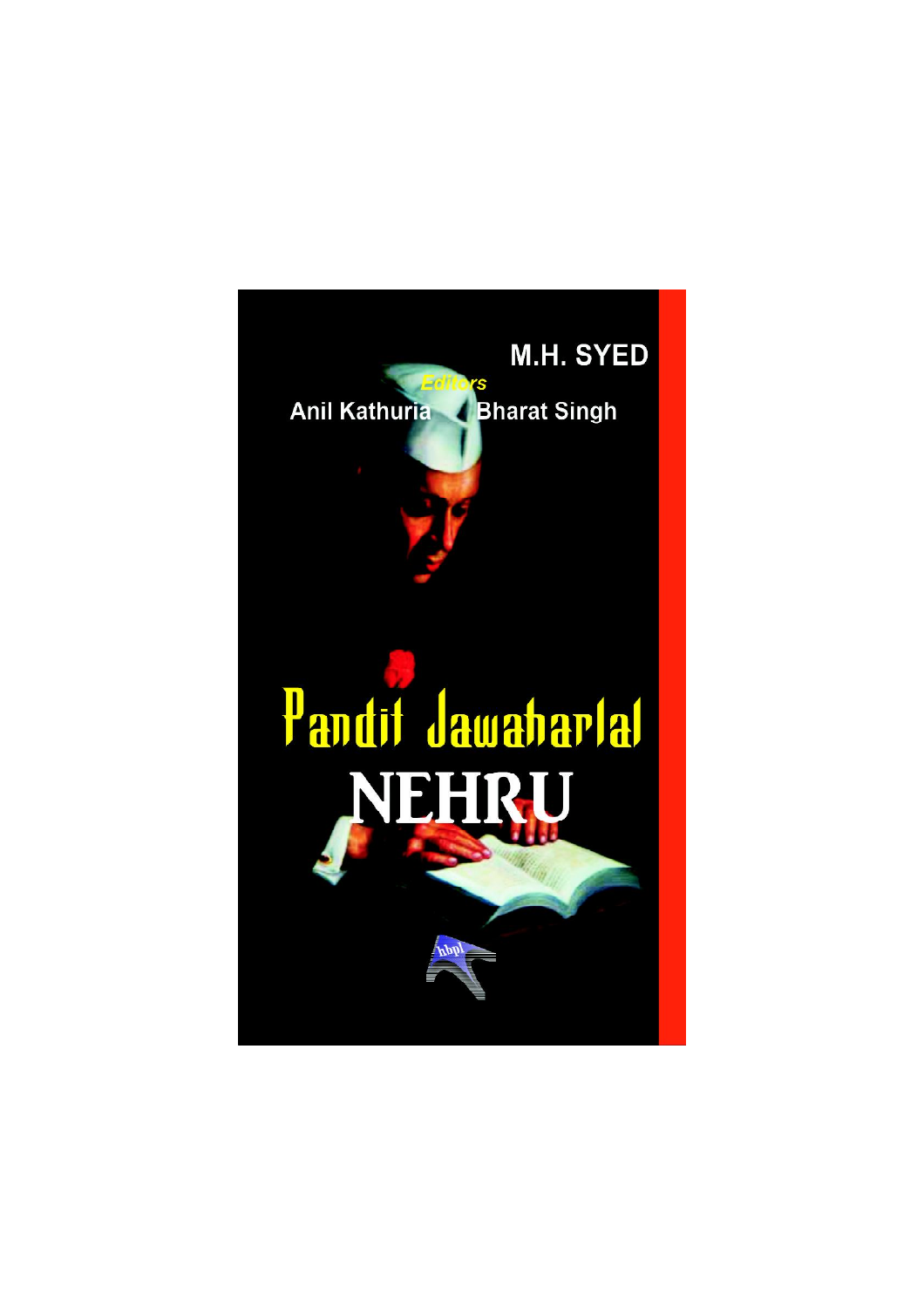

The great statesman and world leader, Jawaharlal Nehru (14 November 1889 - 27 May 1964) was the first (and to date the longest-serving) Prime Minister of India, from 1947 until 1964. A leading figure in the Indian independ he great statesman and world leader, Jawaharlal Nehru (14 November 1889 - 27 May 1964) was the first (and to date the longest-serving) Prime Minister of India, movement, Nehru was elected by the Congress Party to assume office as independent India's first Prime Minister, and re-elected when the Congress Party won India's first general election in 1952. As one of the founders of the Non-aligned Movement, he was also an important figure in the international politics of the post-war era. He is frequently referred to as Pandit Nehru ("pandit" being a Sanskrit and Hindi honorific meaning "scholar" or "teacher") and, specifically in India, as Panditji (with "-ji" being a suffix to the honorific).

The son of a wealthy Indian barrister and politician, Motilal Nehru, Nehru became a leader of the left wing of the Indian National Congress when still fairly young. Rising to become Congress President, under the mentorship of Mahatma Gandhi, Nehru was a charismatic and radical leader, advocating complete independence from the British Empire. In the long struggle for Indian independence, in which he was a key player, Nehru was eventually recognised as Gandhi's political heir. Throughout his life, Nehru was also an advocate for Fabian socialism and the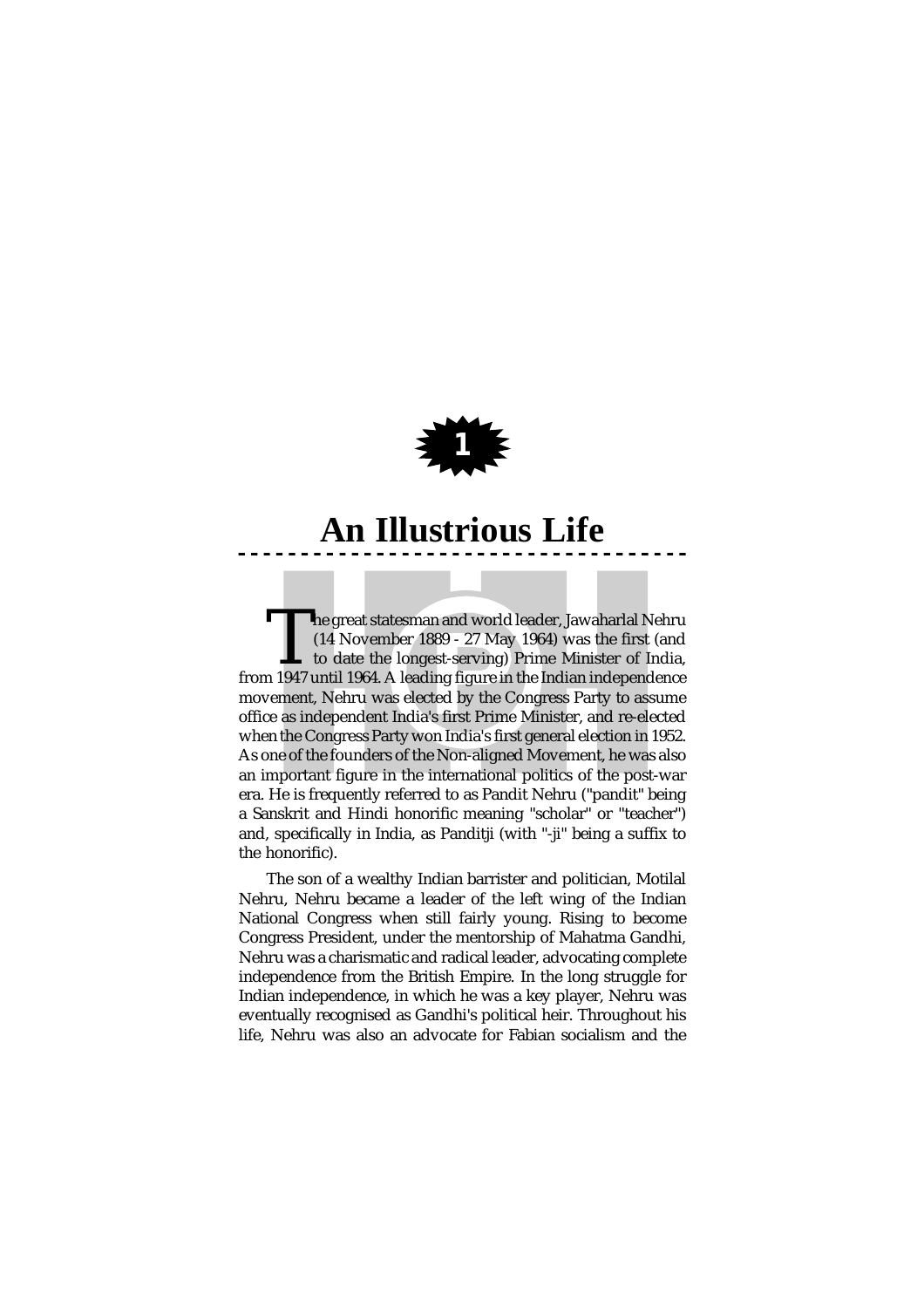public sector as the means by which long-standing challenges of economic development could be addressed by poorer nations.

# **Family Background**

Jawaharlal Nehru, the first Prime Minister of India, had a strong and influential lineage. Born on the 14th of November, 1889 at Allahabad, Jawaharlal Nehru was the eldest child of Motilal Nehru and Swarup Rani. His family was from Kashmiri heritage and belonged to a high Hindu caste. They were Saraswat Brahmins, who were revered greatly in Allahabad in those days. Originally part of the Kashmiri Pandit community, the Nehrus had to shift to what was called United Provinces. But the family gelled well with the people there and Motilal Nehru, Jawaharlal's father, started practicing law in Allahabad. He was also a highly influential man, both socially as well as politically. He was a learned scholar too. He excelled in several languages that included Persian, Urdu, Arabic, English and many more.

Jawaharlal Nehru and his entire family lived in a large house called 'Anand Bhawan' in Allahabad. The house is still there. Motilal Nehru was a successful man, who was also well known in the society. He was a barrister by profession and won several accolades for his legal works from different spheres. All these brought him lot of name and fame. As a result, he could give his children the best of everything in life. Jawaharlal Nehru was his only son, while he also had two beautiful daughters named Vijaya Lakshmi Pandit and Krishna Pandit. No discrimination was made between the son and daughters in the family. All of them were provided quality education and privileges. All the children were brought amidst immense luxury and comfort. With a swimming pool and a tennis court in the house premises, Jawaharlal Nehru led a lavish life.

Motilal Nehru never compromised on the education and other facilities that are required to make a happy upbringing for children. He emphasised on English and western education for his children. Jawaharlal Nehru received his initial education at home under an English governess. Hindi and Sanskrit were also taught to the children at the Nehru House. Training was also provided to converse in English fluently. Apart from formal education, various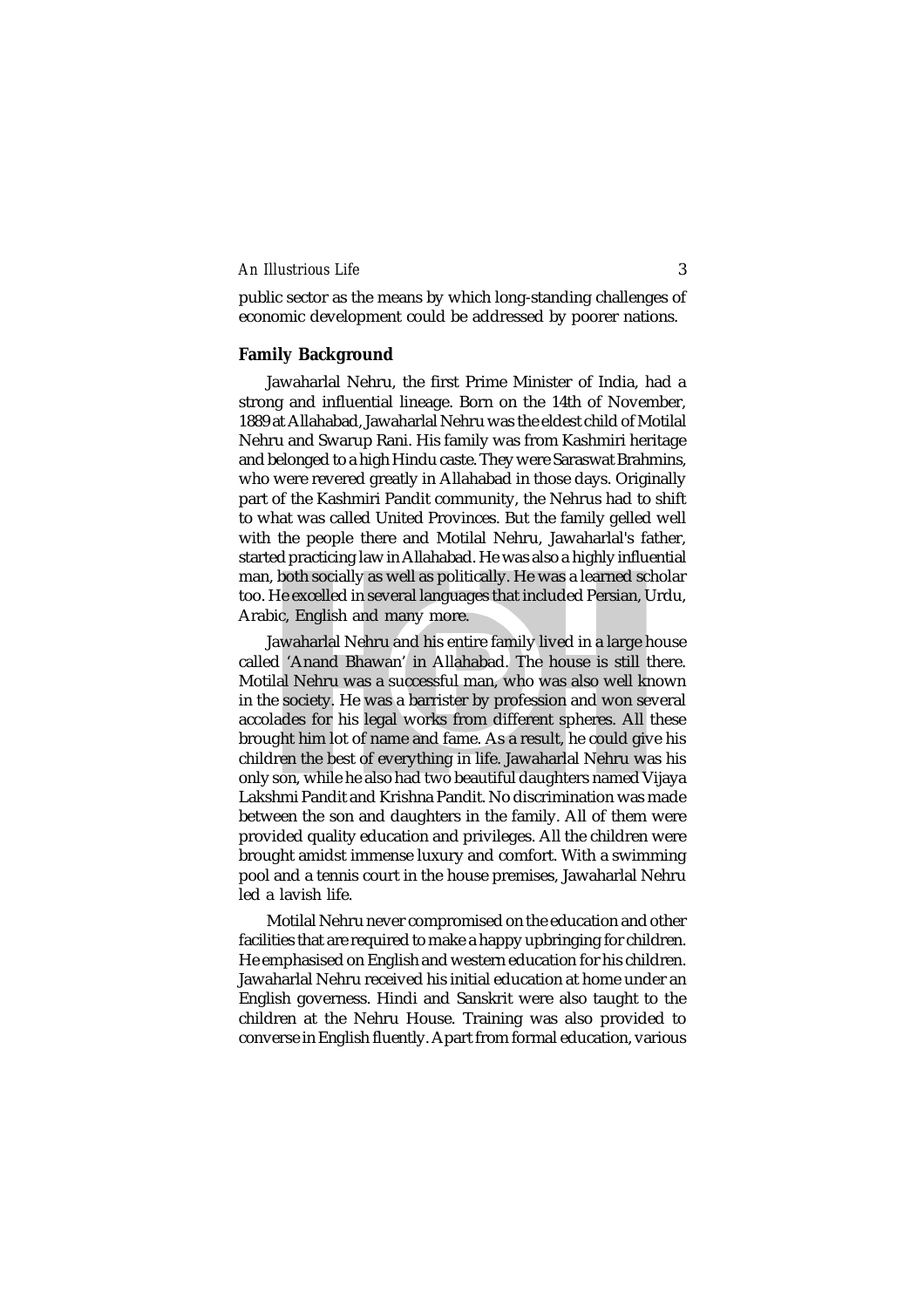English mannerisms and customs were also taught to Jawaharlal Nehru in his childhood days. The dresses that were adorned by the Nehru family also reflected English style. After some formal education at home, Jawaharlal Nehru also went to a local convent school in Allahabad. At the age of fifteen, he went to England to study at Harrow.

The illustrious family of the Nehrus had a deep impact on the life and childhood of Jawaharlal Nehru. At home, his mother practiced several staunch Hindu customs and even tried to influence young Nehru by them. But she was not much successful in it. Motilal was not a very strong follower of religion, but he was not an absolute atheist too. Motilal Nehru was concerned about very minute details regarding his son. He corresponded with his son, even when he was abroad and enquired about every small detail regarding his stay, studies and all the other curricular activities. Even after coming back from abroad, Jawaharlal Nehru began a firm and solid career with the help of his father. He attained instant fame and glory in his profession and made himself and his family proud.

Motilal Nehru was an active member of the Indian National Congress, which had also influenced and helped in shaping the political life of Jawaharlal Nehru. Motilal Nehru shared extremely good and cordial relation with the British officials. He had a strong belief on British justice and British promises. Several incidents have been sited when Motilal Nehru had been in support of the British officers. His home was also open to various British officers. British officers also respected him and his family and welcomed them to their homes. As a result of this intermingling, Jawaharlal Nehru and his two sisters also got opportunities to have a glimpse of British lifestyle. Some of the British officers could also fluently speak Urdu and Hindi.

Motilal Nehru was a stylish man and he loved to live life luxuriously. He was a follower of beauty and beautiful things. He had the passion of collecting various beautiful articles from various parts of India as well as from foreign countries. He had made a huge collection of artifacts that were considered as masterpieces and rare articles. One of the most important facts that were seen in the family of Jawaharlal Nehru was that, there were no class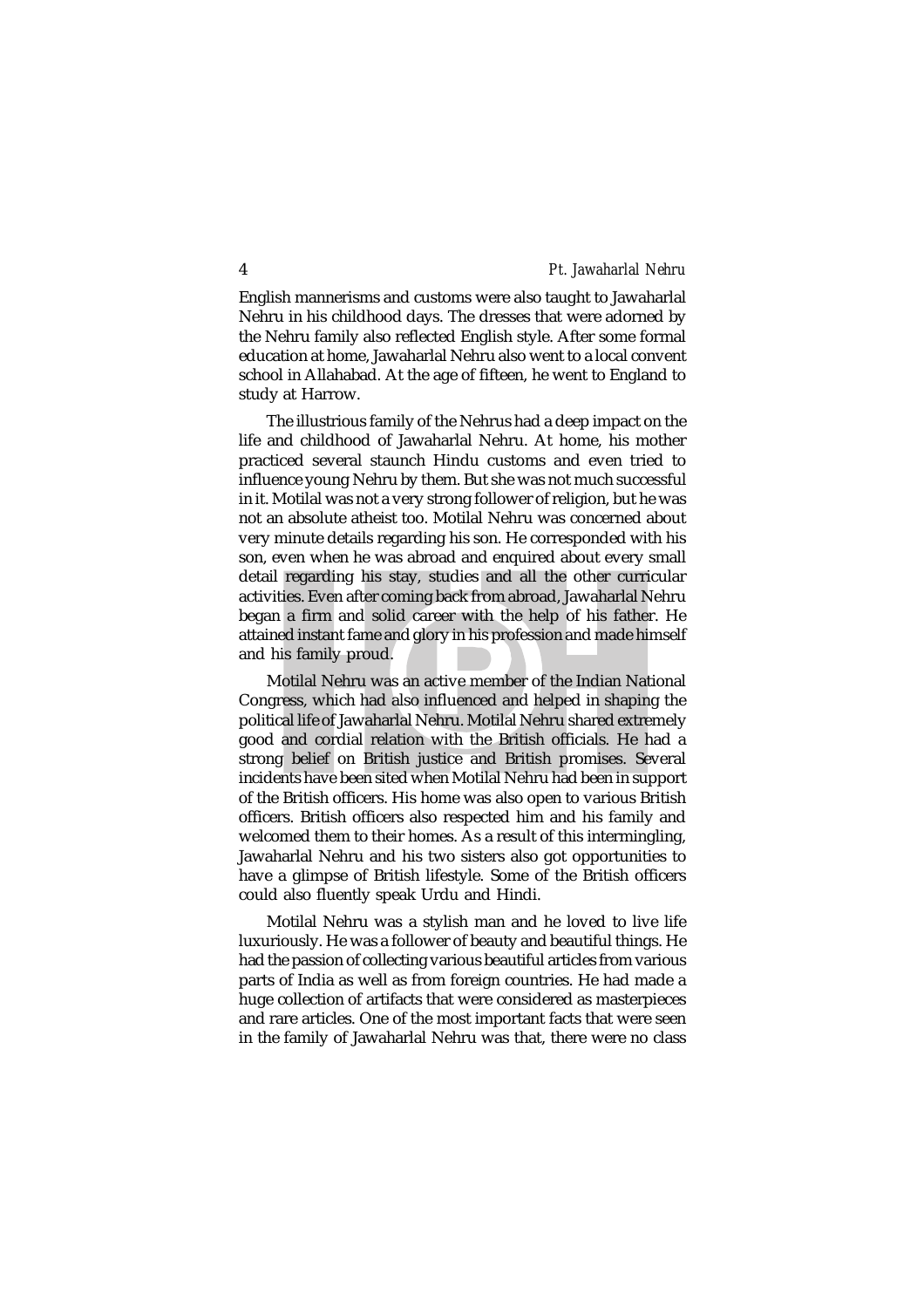restrictions or class distinctions. People of all castes and religions were accepted and welcomed in 'Anand Bhawan'. There were many servants in the Nehru household, who belonged to different castes and religions. The doors of 'Anand Bhawan' remained open for all people irrespective of differences in caste and religion.

Another important part of the family of Jawaharlal Nehru was the active participation of his two sisters, Vijaya Lakshmi Pandit and Krishna Pandit in various matters of the family as well as in politics. They supported him and he had a great influence on their lives. Vijaya Lakshmi Pandit mentioned in one of her lectures about the childhood they had spent together. She also emphasised on the influence that Jawaharlal Nehru had on her political career and personal life.

Jawaharlal Nehru did not have a blissful married life. He was married at a young age in the year 1916. When he was at Harrow, Motilal Nehru and his wife decided to find a perfect match for Jawaharlal Nehru. They started their search and found Kamala Kaul, a girl from a middle-class Kashmiri Brahmin family in 1912. She was a thirteen year old girl, well-educated at home and knew Hindu and Urdu. They waited till 1916, when Kamala attained the age of seventeen years. Kamala was finally married to Jawaharlal Nehru in February, 1916.

The initial years of marriage were not very happy for Kamala as Nehru was then basking in glory and paid little importance to the home front. Kamala Nehru was a strong woman and she endured all this without any protest. She also had to endure several blunt remarks from her husband's relatives regarding her inferior social origins. But she did not retaliate to any of these. She began to involve herself in the Indian freedom struggle and even went to the prison. This event also helped her to come closer to her husband. Jawaharlal Nehru and Kamala Nehru also had a beautiful daughter in 1917, who was called Indira Priyadarshini Gandhi. Kamala Nehru also gave birth to a pre-matured baby boy, who died in 1924. After that she underwent a miscarriage after three years.

Kamala Nehru could not bear this trauma and fell seriously ill. She was diagnosed of tuberculosis and underwent treatment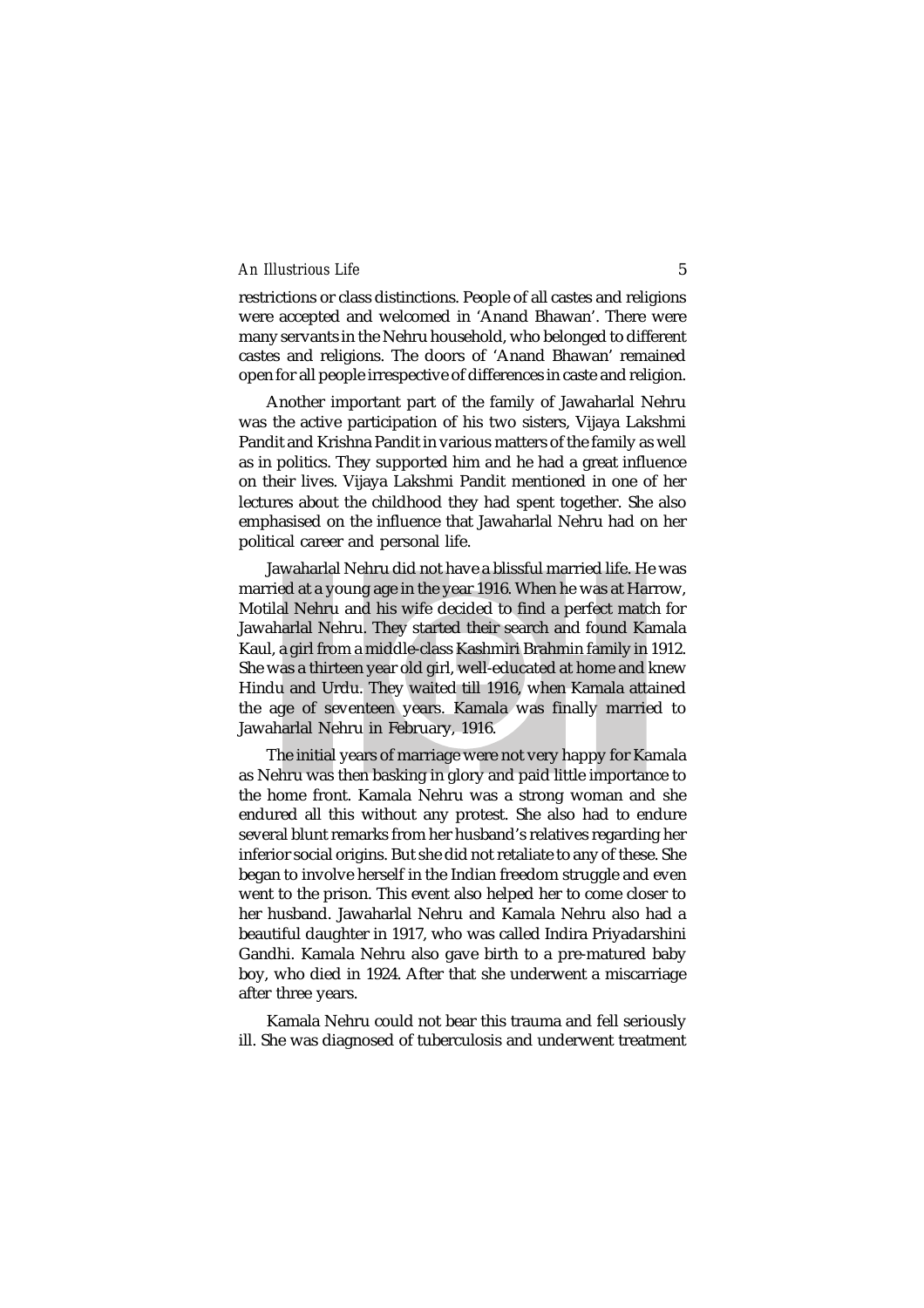in various hospitals in the country as well as abroad. It was during this time that Jawaharlal Nehru realised his love and passion for her. He used to visit her regularly and even took her abroad for treatment. They also spent few days in Switzerland. Finally she breathed her last in 1936.

To summarise, it has been observed that childhood of Jawaharlal Nehru had a great influence on the later life of this great Indian personality. Though he was brought up amidst immense luxury and glory, it did not restrict him from mingling with general masses and feeling their pulse. His family also had a great influence on his social and political career.

# **Education**

Jawaharlal Nehru was educated in Britain at the independent boy's school, Harrow School and Trinity College, Cambridge. During his time in Britain, Nehru was known as Joe Nehru.

#### **Life and Career**

Nehru was given the singular honour of raising the flag of independent India in New Delhi on 15 August 1947, the day India gained Independence. Nehru's appreciation of the virtues of parliamentary democracy, secularism and liberalism, coupled with his concerns for the poor and underprivileged, are recognised to have guided him in formulating policies that influence India to this day. They also reflect the socialist origins of his worldview. His long tenure was instrumental in shaping the traditions and structures of independent India. He is sometimes referred to as the "Architect of Modern India". His daughter, Indira Gandhi, and grandson, Rajiv Gandhi, also served as Prime Ministers of India.

Gita Sahgal — a writer and journalist who addresses issues of feminism, fundamentalism, and racism, director of prizewinning documentary films, and human rights activist — is his grand-niece.

### **Successor to Gandhi**

On 15 January 1941 Gandhiji said, "Some say Pandit Nehru and I were estranged. It will require much more than difference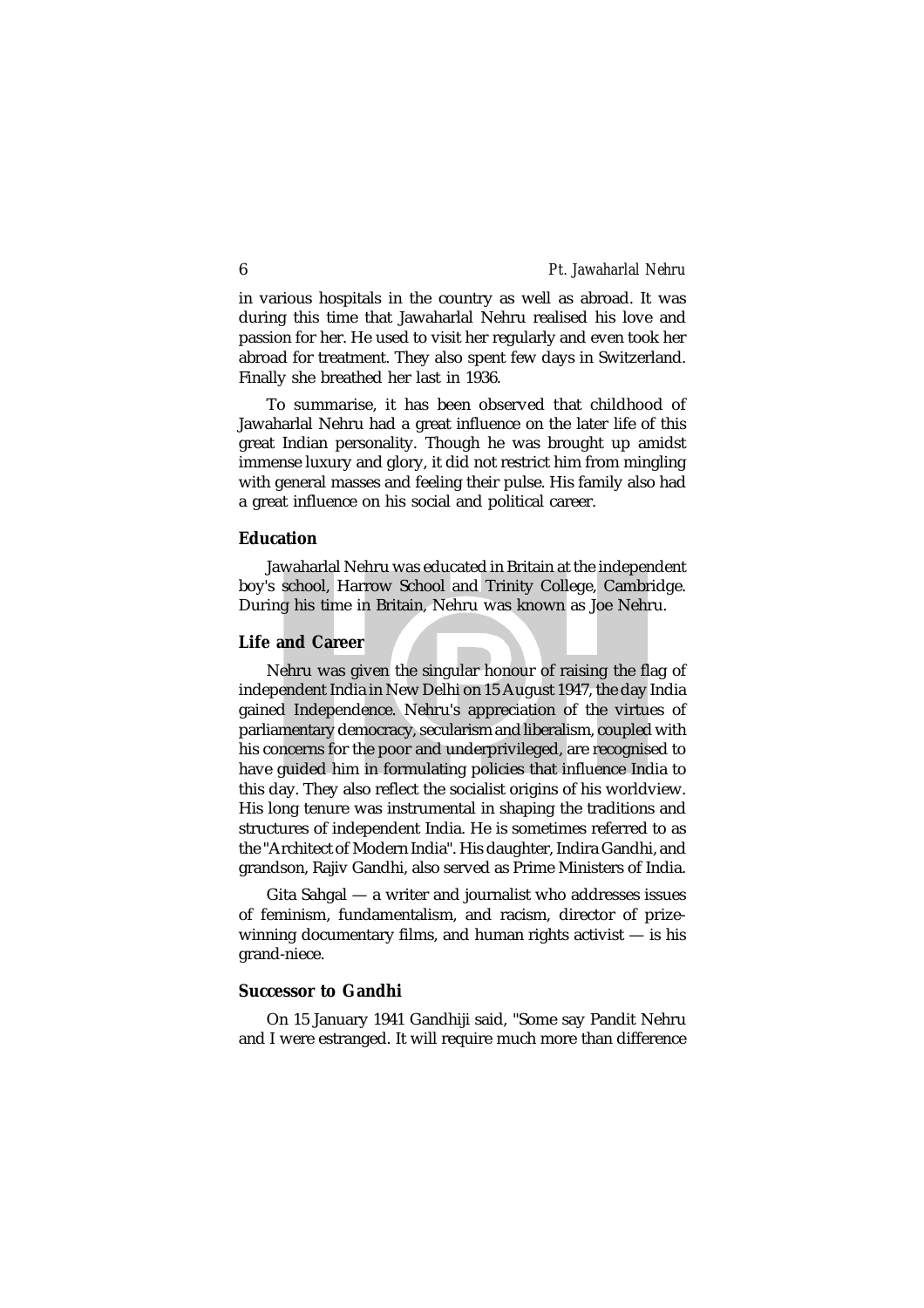of opinion to estrange us. We had differences from the time we became co-workers and yet I have said for some years and say now that not Rajaji (Chakravarti Rajagopalachari) but Nehru will be my successor."

# **Towards Freedom**

Written in 1936, it ran nine editions in the first year alone. "Towards Freedom" is also known as "An Autobiography."

# **India's first Prime Minister**

Nehru and his colleagues had been released as the British Cabinet Mission arrived to propose plans for transfer of power. Once elected, Nehru headed an interim government, which was impaired by outbreaks of communal violence and political disorder, and the opposition of the Muslim League led by Muhammad Ali Jinnah, who were demanding a separate Muslim state of Pakistan. After failed bids to form coalitions, Nehru reluctantly supported the partition of India, according to a plan released by the British on 3 June 1947. He took office as the Prime Minister of India on 15 August, and delivered his inaugural address titled "A Tryst With Destiny":

> "Long years ago we made a tryst with destiny, and now the time comes when we shall redeem our pledge, not wholly or in full measure, but very substantially. At the stroke of the midnight hour, when the world sleeps, India will awake to life and freedom. A moment comes, which comes but rarely in history, when we step out from the old to the new, when an age ends, and when the soul of a nation, long suppressed, finds utterance. It is fitting that at this solemn moment we take the pledge of dedication to the service of India and her people and to the still larger cause of humanity."

However, this period was marked with intense communal violence. This violence swept across the Punjab region, Delhi, Bengal and other parts of India. Nehru conducted joint tours with Pakistani leaders to encourage peace and calm angry and disillusioned refugees. Nehru would work with Maulana Azad and other Muslim leaders to safeguard and encourage Muslims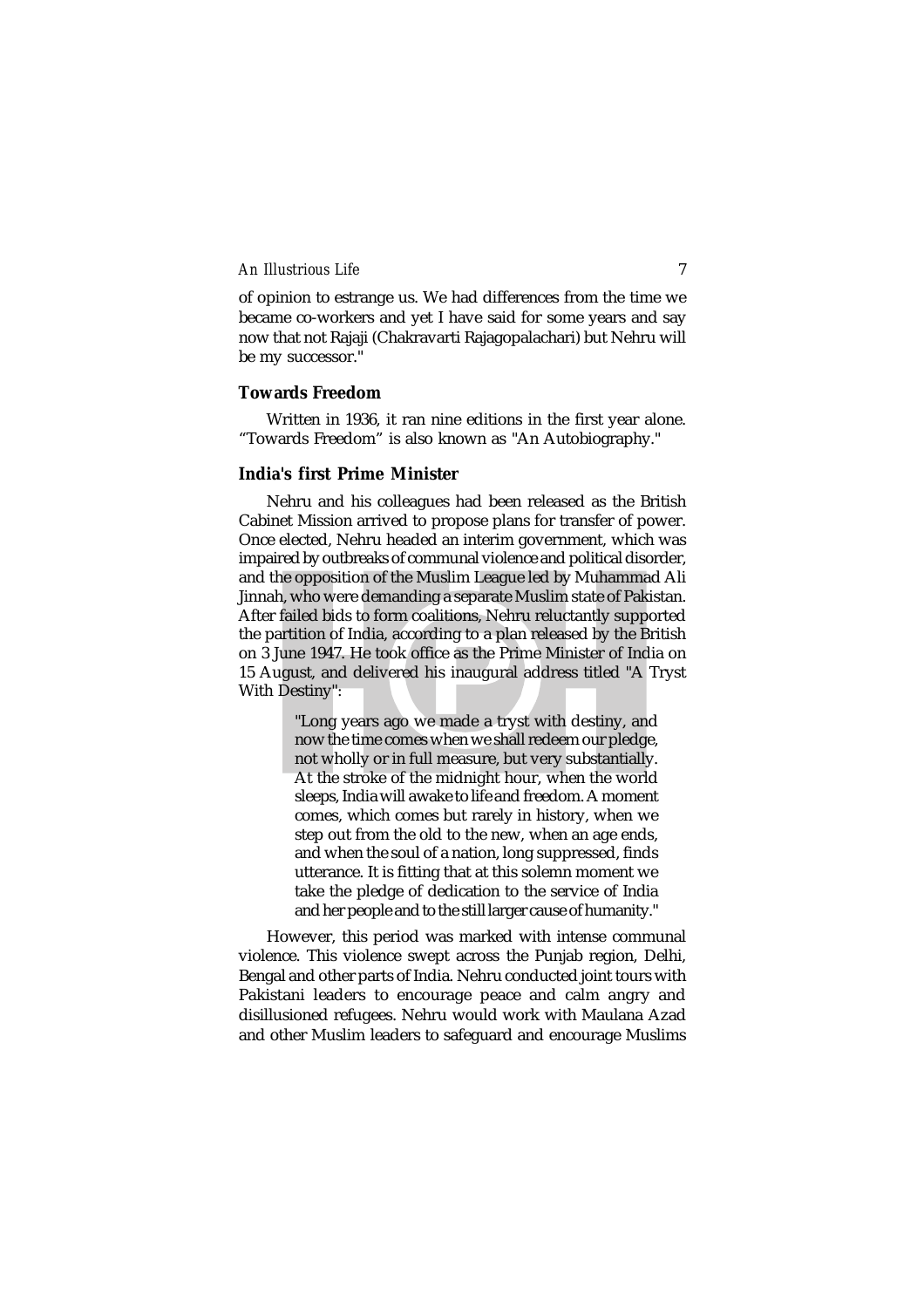to remain in India. The violence of the time deeply affected Nehru, who called for a ceasefire and UN intervention to stop the Indo-Pak War of 1947. Fearing communal reprisals, Nehru also hesitated in supporting the annexation of Hyderabad State.

In the years following independence, Nehru frequently turned to his daughter Indira to look after him and manage his personal affairs. Under his leadership, the Congress won an overwhelming majority in the elections of 1952. Indira moved into Nehru's official residence to attend to him and became his constant companion in his travels across India and the world. Indira would virtually become Nehru's chief of staff.

#### **Economic Policies**

Nehru presided over the introduction of a modified, Indian version of state planning and control over the economy. Creating the Planning commission of India, Nehru drew up the first Five-Year Plan in 1951, which charted the government's investments in industries and agriculture. Increasing business and income taxes, Nehru envisaged a mixed economy in which the government would manage strategic industries such as mining, electricity and heavy industries, serving public interest and a check to private enterprise. Nehru pursued land redistribution and launched programmes to build irrigation canals, dams and spread the use of fertilizers to increase agricultural production. He also pioneered a series of community development programmes aimed at spreading diverse cottage industries and increasing efficiency into rural India. While encouraging the construction of large dams (which Nehru called the "new temples of India"), irrigation works and the generation of hydroelectricity, Nehru also launched India's programme to harness nuclear energy.

For most of Nehru's term as Prime Minister, India would continue to face serious food shortages despite progress and increases in agricultural production. Nehru's industrial policies, summarised in the Industrial Policy Resolution of 1956, encouraged the growth of diverse manufacturing and heavy industries, yet state planning, controls and regulations began to impair productivity, quality and profitability. Although the Indian economy enjoyed a steady rate of growth, chronic unemployment amidst widespread poverty continued to plague the population.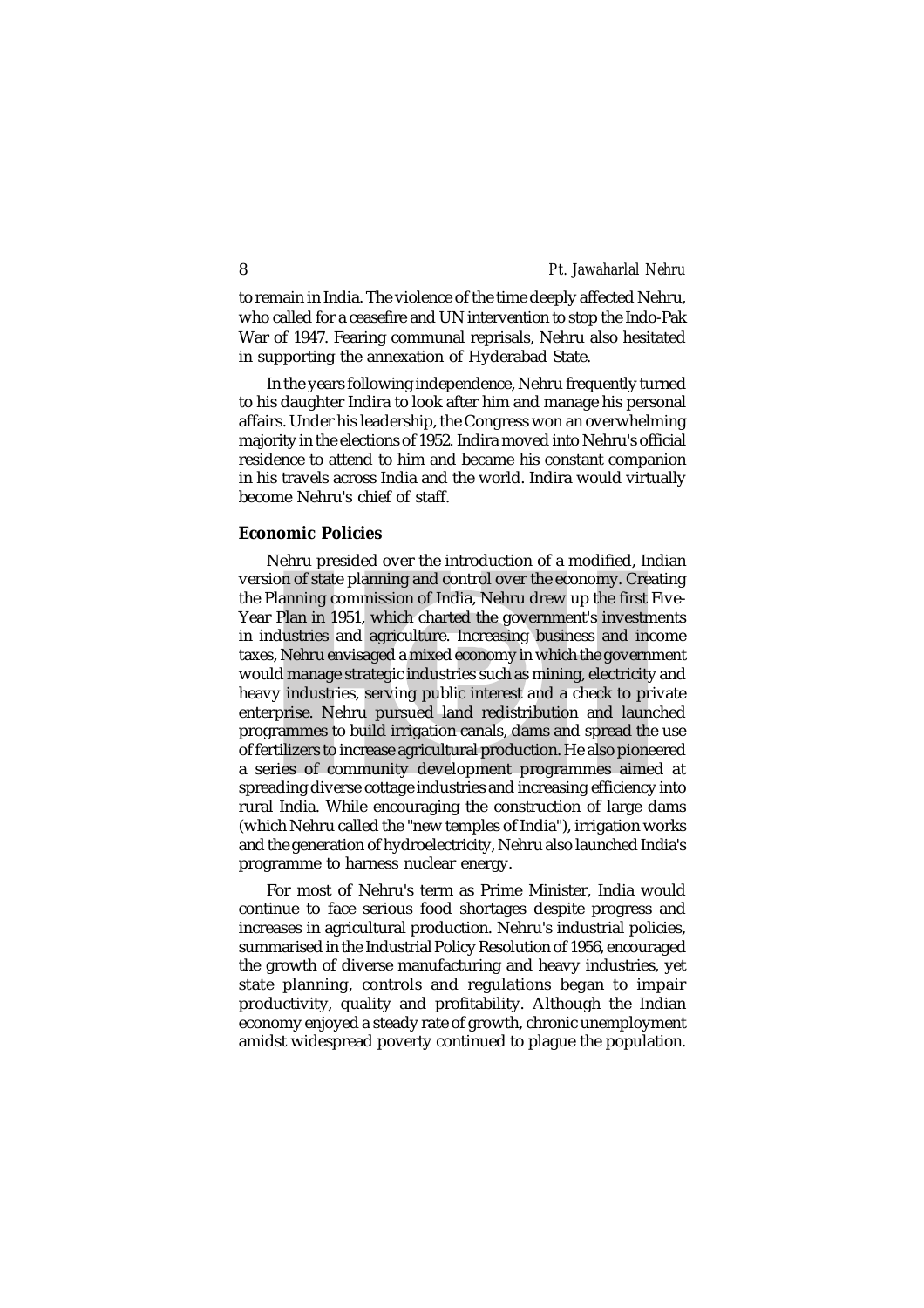#### **Education and Social Reforms**

Jawaharlal Nehru was a passionate advocate of education for India's children and youth, believing it essential for India's future progress. His government oversaw the establishment of many institutions of higher learning, including the All India Institute of Medical Sciences, the Indian Institutes of Technology and the Indian Institutes of Management. Nehru also outlined a commitment in his five-year plans to guarantee free and compulsory primary education to all of India's children. For this purpose, Nehru oversaw the creation of mass village enrolment programmes and the construction of thousands of schools. Nehru also launched initiatives such as the provision of free milk and meals to children in order to fight malnutrition. Adult education centres, vocational and technical schools were also organised for adults, especially in the rural areas.

Under Nehru, the Indian Parliament enacted many changes to Hindu law to criminalise caste discrimination and increase the legal rights and social freedoms of women. A system of reservations in government services and educational institutions was created to eradicate the social inequalities and disadvantages faced by peoples of the scheduled castes and scheduled tribes. Nehru also championed secularism and religious harmony, increasing the representation of minorities in government.

# **National Security and Foreign Policy**

Nehru led newly independent India from 1947 to 1964, during its first years of freedom from British rule. Both the United States and the Union Soviet Socialist Republic competed to make India an ally throughout the Cold War.

On the international scene, Nehru was a champion of pacifism and a strong supporter of the United Nations. He pioneered the policy of non-alignment and co-founded the Non-aligned Movement of nations professing neutrality between the rival blocs of nations led by the US and the USSR. Recognising the People's Republic of China soon after its founding (while most of the Western bloc continued relations with the Republic of China), Nehru argued for its inclusion in the United Nations and refused to brand the Chinese as the aggressors in their conflict with Korea.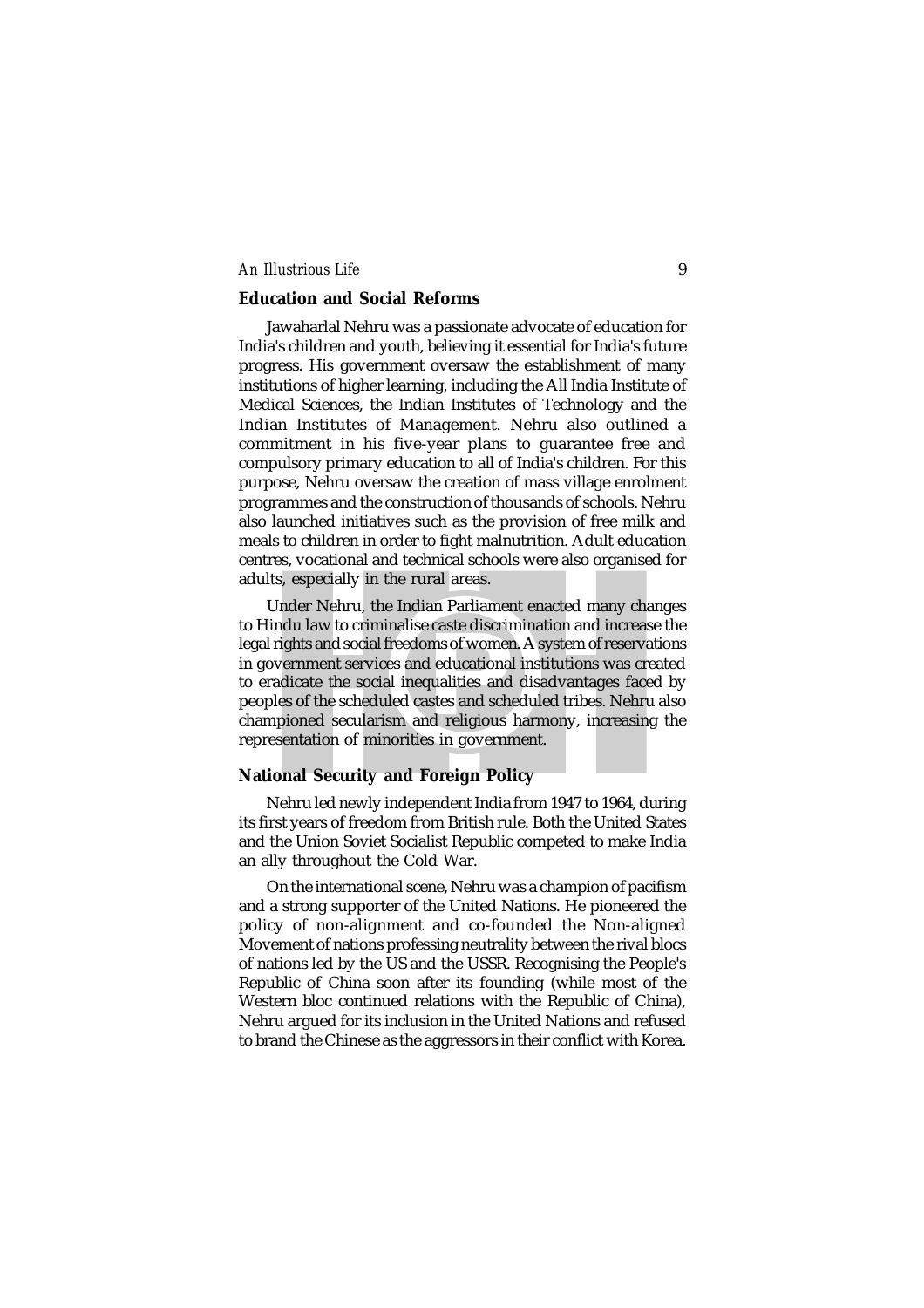He sought to establish warm and friendly relations with China despite the invasion of Tibet in 1950, and hoped to act as an intermediary to bridge the gulf and tensions between the communist states and the Western bloc.

Meanwhile, Nehru had promised in 1948 to hold a plebiscite in Kashmir under the auspices of the UN but, as Pakistan failed to pull back troops in accordance with the UN resolution and as Nehru grew increasingly wary of the UN, he declined to hold a plebiscite in 1953. He ordered the arrest of the Kashmiri politician Sheikh Abdullah, whom he had previously supported but now suspected of harbouring separatist ambitions; Bakshi Ghulam Muhammad replaced him.

His policy of pacifism and appeasement with respect to China also came unravelled when China annexed Aksai Chin, the region of Kashmir adjoining Tibet in 1962 that led to the Sino-Indian war.

Nehru was hailed by many for working to defuse global tensions and the threat of nuclear weapons. He commissioned the first study of the human effects of nuclear explosions, and campaigned ceaselessly for the abolition of what he called "these frightful engines of destruction." He also had pragmatic reasons for promoting denuclearisation, fearing that a nuclear arms race would lead to over-militarisation that would be unaffordable for developing countries such as his own.

In 1956 he had criticised the joint invasion of the Suez Canal by the British, French and Israelis. Suspicion and distrust cooled relations between India and the US, which suspected Nehru of tacitly supporting the Soviet Union. Accepting the arbitration of the UK and World Bank, Nehru signed the Indus Water Treaty in 1960 with Pakistani ruler Ayyub Khan to resolve long-standing disputes about sharing the resources of the major rivers of the Punjab region.

#### **Last Days and Demise**

Nehru had led the Congress to a major victory in the 1957 elections, but his government was facing rising problems and criticism. Disillusioned by intra-party corruption and bickering, Nehru contemplated resigning but continued to serve. The election of his daughter Indira as Congress President in 1959 aroused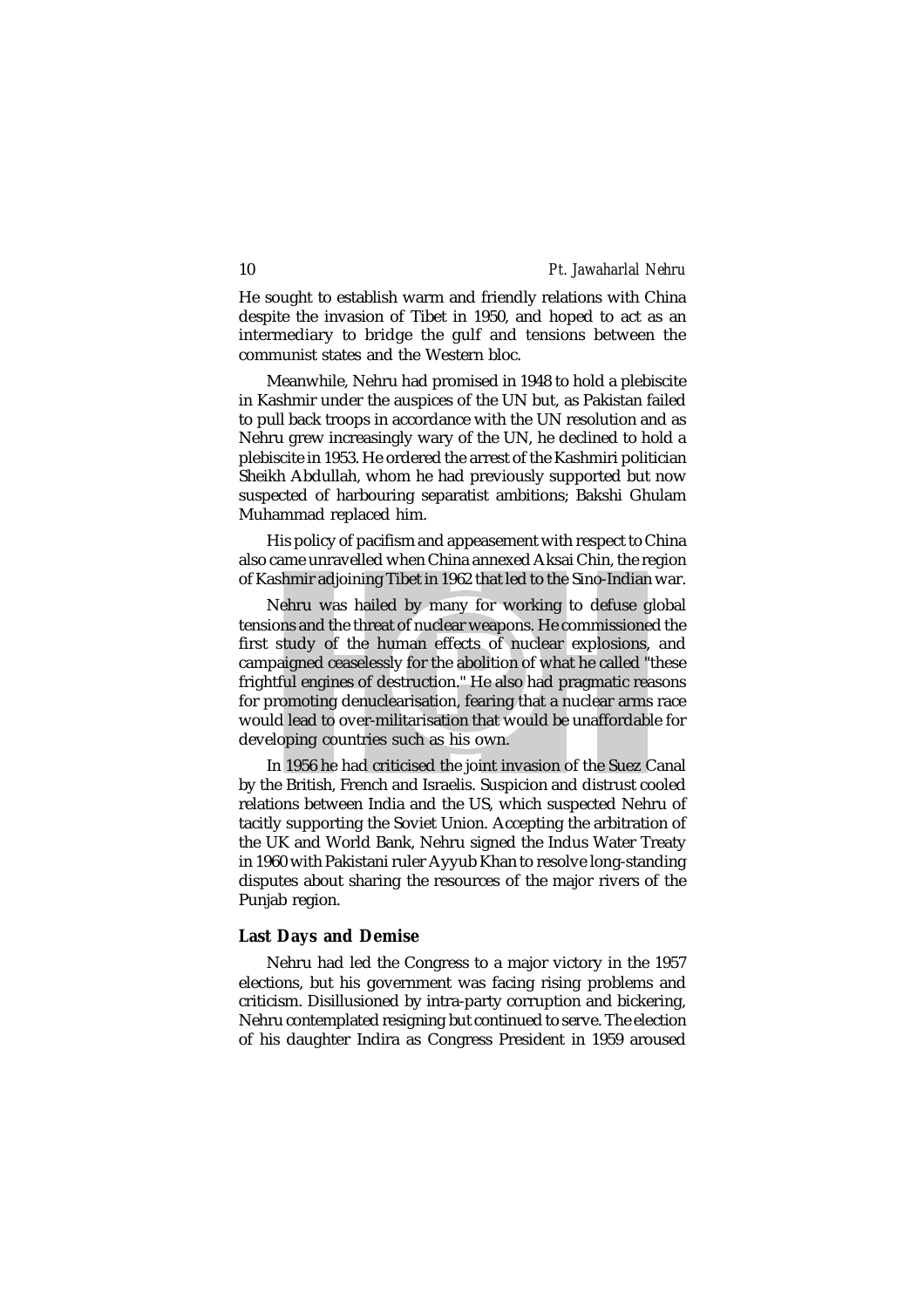criticism for alleged nepotism, although actually Nehru had disapproved of her election, partly because he considered it smacked of "dynastism"; he said, indeed it was "wholly undemocratic and an undesirable thing", and refused her a position in his Cabinet. Indira herself was at loggerheads with her father over policy; most notably, she used his oft-stated personal deference to the Congress Working Committee to push through the dismissal of the Communist Party of India government in the state of Kerala, over his own objections. Nehru began to be frequently embarrassed by her ruthlessness and disregard for parliamentary tradition, and was "hurt" by what he saw as an assertiveness with no purpose other than to stake out an identity independent of her father.

Although the Panchsheel (Five Principles of Peaceful Coexistence) was the basis of the 1954 Sino-Indian treaty over Tibet, in later years, Nehru's foreign policy suffered through increasing Chinese antagonism over border disputes and Nehru's decision to grant asylum to the Dalai Lama. After years of failed negotiations, Nehru authorised the Indian Army to annex Goa from Portugal in 1961. While increasing his popularity, Nehru received criticism for opting for military action.

In the 1962 elections, Nehru led the Congress to victory yet with a diminished majority. Opposition parties ranging from the right-wing Bharatiya Jana Sangh and Swatantra Party, socialists and the Communist Party of India performed well.

In a matter of months, the border disputes with China turned into open conflict. Nehru assumed that as former victims of imperialism (India being a colony itself) they shared a sense of solidarity, as expressed in the phrase "Hindi-Chini bhai bhai" (Indians and Chinese are brothers). He was dedicated to the ideals of brotherhood and solidarity among developing nations. Nehru, credulously, did not believe that one fellow Socialist country would attack another; and in any event, he felt secure behind the impregnable wall of ice that is the Himalayas. Both proved to be severe miscalculations of China's intentions and military capabilities. Following reports of his intention to confront Chinese occupation of the disputed areas-summarised in a memorable statement that he had asked the Army to "throw them (Chinese) out" — China launched a pre-emptive attack.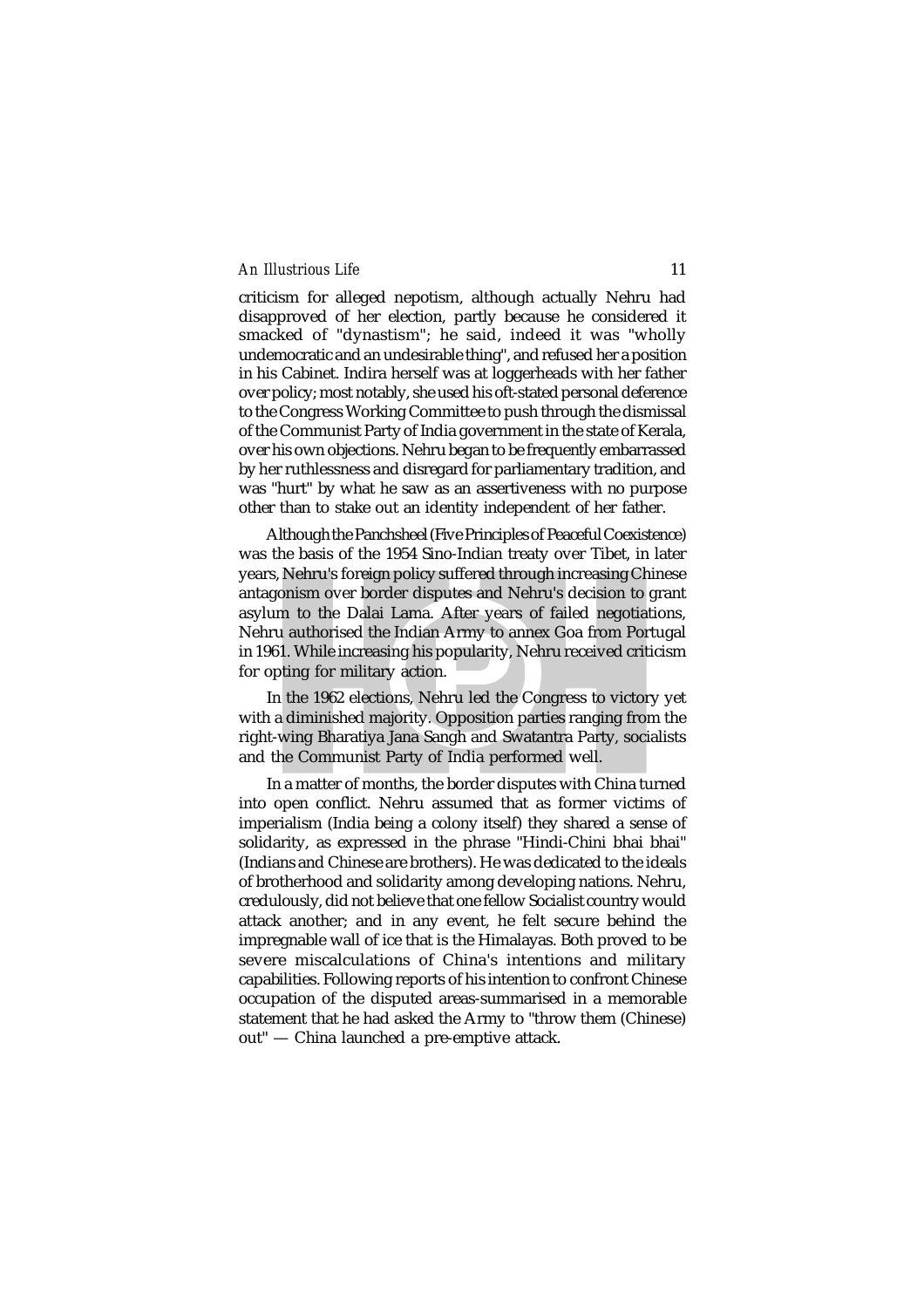In a matter of days, a Chinese invasion of northeastern India exposed the weaknesses of India's military as Chinese forces came as far as Assam. Widely criticised for his government's insufficient attention to defence, Nehru was forced to sack the defence minister Krishna Menon and seek US military aid. Nehru's health began declining steadily, and he was forced to spend months recuperating in Kashmir through 1963. Some historians attribute this dramatic decline to his surprise and chagrin over the invasion of India by the Chinese, which he perceived as a betrayal of trust. Upon his return from Kashmir in May 1964, Nehru suffered a stroke and later a heart attack. He died in the early hours of 27 May 1964. Nehru was cremated in accordance with Hindu rites at the Shantivana on the banks of the Yamuna River, witnessed by hundreds of thousands of mourners who had flocked into the streets of Delhi and the cremation grounds.

#### **The Legacy**

As India's first Prime minister and external affairs minister, Jawaharlal Nehru played a major role in shaping modern India's government and political culture along with sound foreign policy. He is praised for creating a system providing universal primary education, reaching children in the farthest corners of rural India. Nehru's education policy is also credited for the development of world-class educational institutions such as the All India Institute of Medical Sciences, Indian Institutes of Technology, and the Indian Institutes of Management.

> "Nehru was a great man... Nehru gave to Indians an image of themselves that I don't think others might have succeeded in doing." — Sir Isaiah Berlin

Nehru is credited for establishing a widespread system of affirmative action to provide equal opportunities and rights for India's ethnic groups, minorities, women, scheduled castes and scheduled tribes. Nehru's passion for egalitarianism meant that he put the state to work to try and end widespread practices of discrimination against women and depressed classes, though with limited success in his lifetime.

Nevertheless, Nehru's stance as a unfailing nationalist led him to also implement policies which stressed commonality among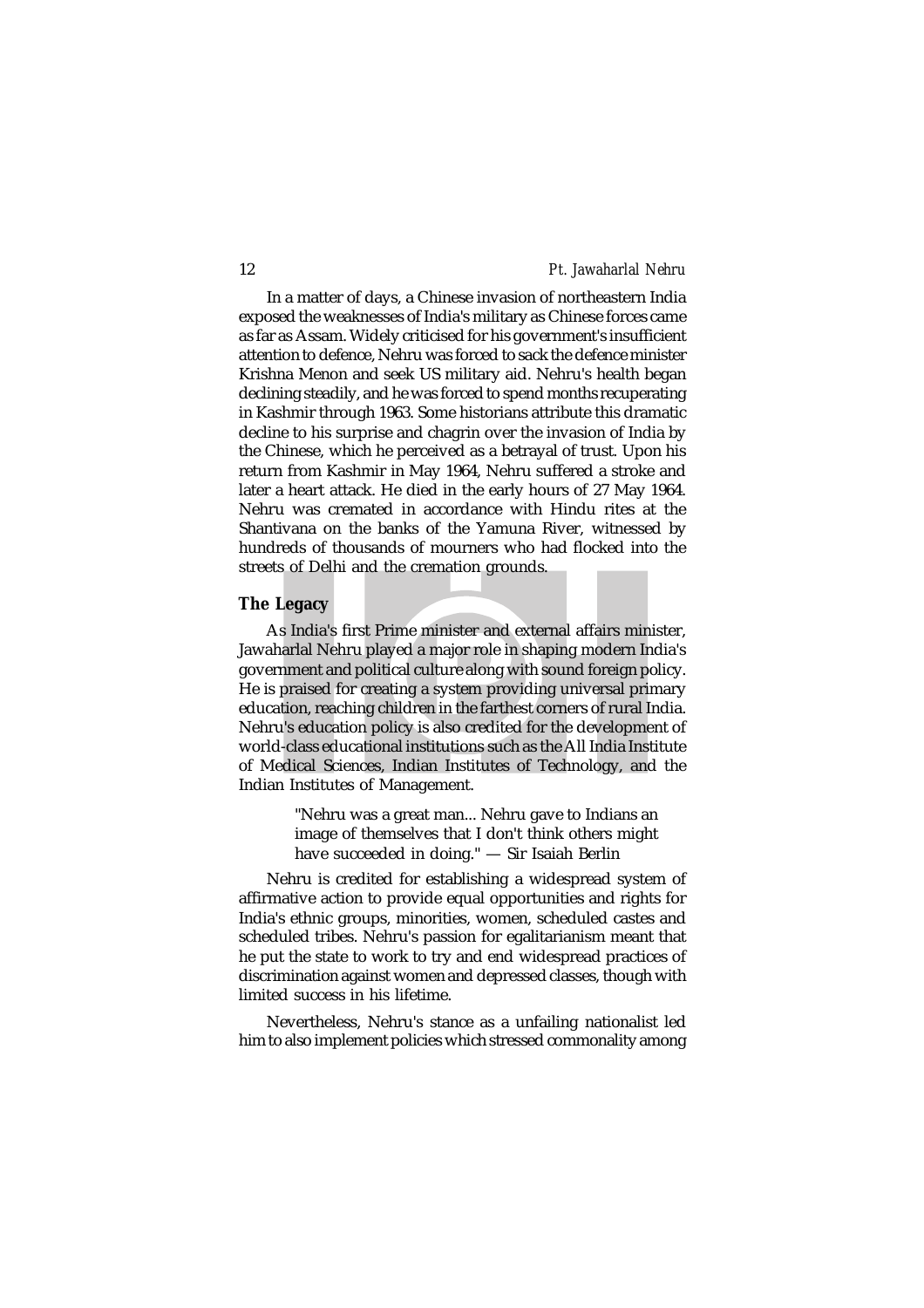Indians while still appreciating regional diversities. This proved particularly important as post-Independence differences surfaced since British withdrawal from the subcontinent prompted regional leaders to no longer relate to one another as allies against a common adversary. While differences of culture and, especially, language threatened the unity of the new nation, Nehru established programmes such as the National Book Trust and the National Literary Academy which promoted the translation of regional literatures between languages and also organised the transfer of materials between regions. In pursuit of a single, unified India, Nehru warned, "Integrate or perish."

#### **Commemoration**

In his lifetime, Jawaharlal Nehru enjoyed an iconic status in India and was widely admired across the world for his idealism and statesmanship. His birthday, 14 November, is celebrated in India as Baal Divas (Children's Day) in recognition of his lifelong passion and work for the welfare, education and development of children and young people. Children across India remember him as Chacha Nehru (Uncle Nehru). Nehru remains a popular symbol of the Congress party which frequently celebrates his memory. Congress leaders and activists often emulate his style of clothing, especially the Gandhi cap, and his mannerisms. Nehru's ideals and policies continue to shape the Congress party's manifesto and core political philosophy. An emotional attachment to his legacy was instrumental in the rise of his daughter Indira to leadership of the Congress party and the national government.

Many documentaries about Nehru's life have been produced. He has also been portrayed in fictionalised films. The canonical performance is probably that of Roshan Seth, who played him three times: in Richard Attenborough's 1982 film Gandhi, Shyam Benegal's 1988 television series Bharat Ek Khoj, based on Nehru's The Discovery of India, and in a 2007 TV film entitled The Last Days of the Raj. In Ketan Mehta's film Sardar, Nehru was portrayed by Benjamin Gilani. Nehru's personal preference for the sherwani ensured that it continues to be considered formal wear in North India today; aside from lending his name to a kind of cap, the Nehru jacket is named in his honour due to his preference for that style.